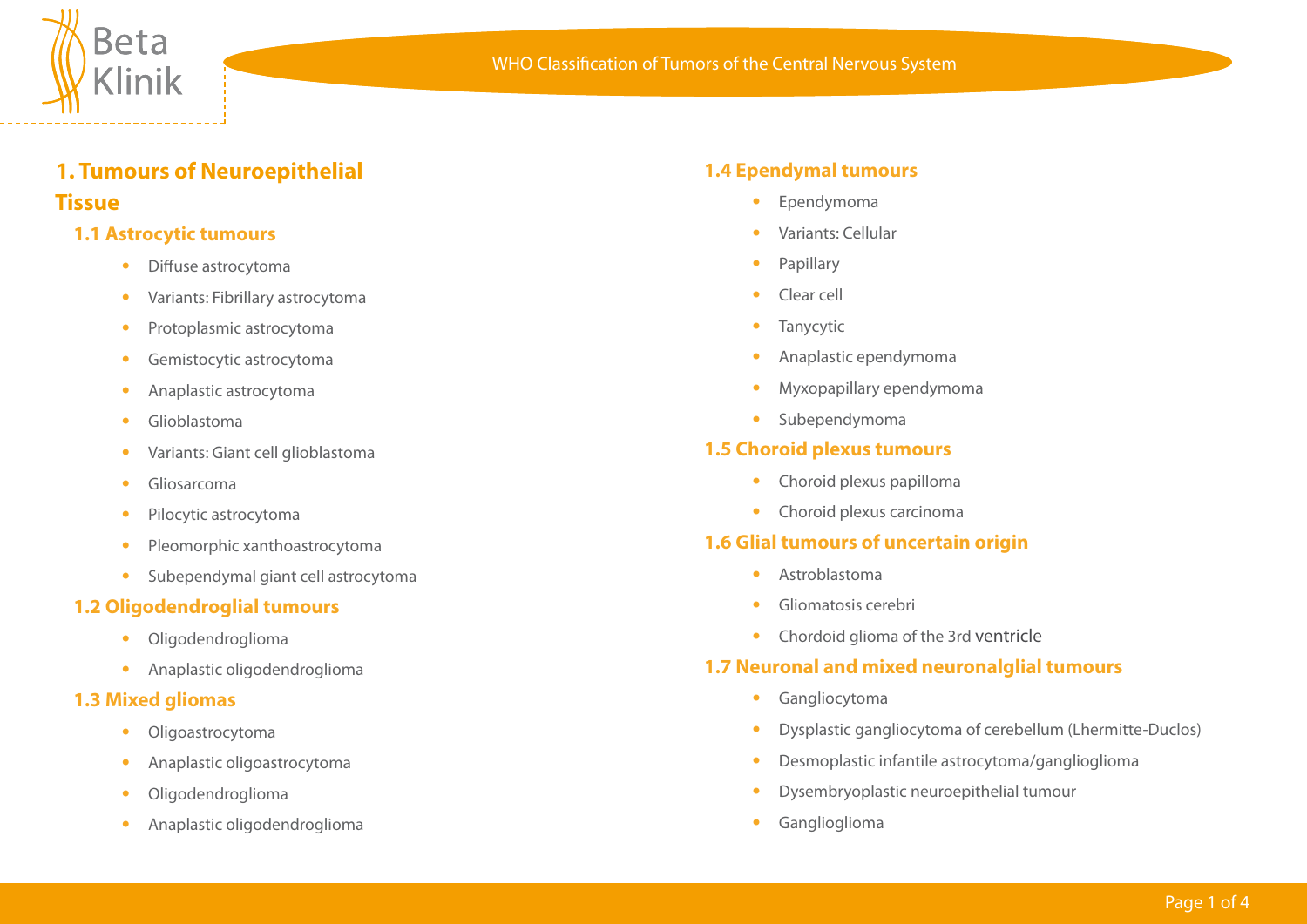

- **•**  Anaplastic ganglioglioma
- **•**  Central neurocytoma
- **•**  Cerebellar liponeurocytoma
- **•**  Paraganglioma of the filum terminale

#### **1.8 Neuroblastic tumours**

- **•**  Olfactory neuroblastoma (Aesthesioneuroblastoma)
- **•**  Olfactory neuroepithelioma
- **•**  Neuroblastomas of the adrenal gland and sympathetic nervous system

## **1.9 Pineal parenchymal tumours**

- **•**  Pineocytoma
- **•**  Pineoblastoma
- **•**  Pineal parenchymal tumour of intermediate differentiation

## **1.10 Embryonal tumours**

- **•**  Medulloepithelioma
- **•**  Ependymoblastoma
- **•**  Medulloblastoma
- **•**  Variants: Desmoblastic medulloblastoma
- **•**  Large cell medulloblastoma
- **•**  Medullomyoblastoma
- **•**  Melanotic medulloblastoma
- **•**  Supratentorial primitive neuroectodermal
- **•**  tumour (PNET)
- **•**  Variants: Neuroblastoma
- **•**  Ganglioneuroblastoma
- **•**  Atypical teratoid/rhabdoid tumour

# **2. Tumours of Peripheral Nerves**

## **2.1 Schwannoma**

- **•**  (Neurilemmoma, Neurinoma)
- **•**  Variants: Cellular
- **•**  Plexiform
- **•**  Melanotic

## **2.2 Neurofibroma**

**•**  Variant: Plexiform

## **2.3 Perineurioma**

- **•**  Variants: Intraneual perineurioma
- **•**  Soft tissue perineurioma

## **2.4 Malignant peripheral nerve sheath tumour (MPNST)**

- **•**  Variants: Epithelioid
- **•**  MPNST with divergent mesenchymal and/or epithelial differentia tion
- **•**  Melanotic
- **•**  Melanotic psamomatous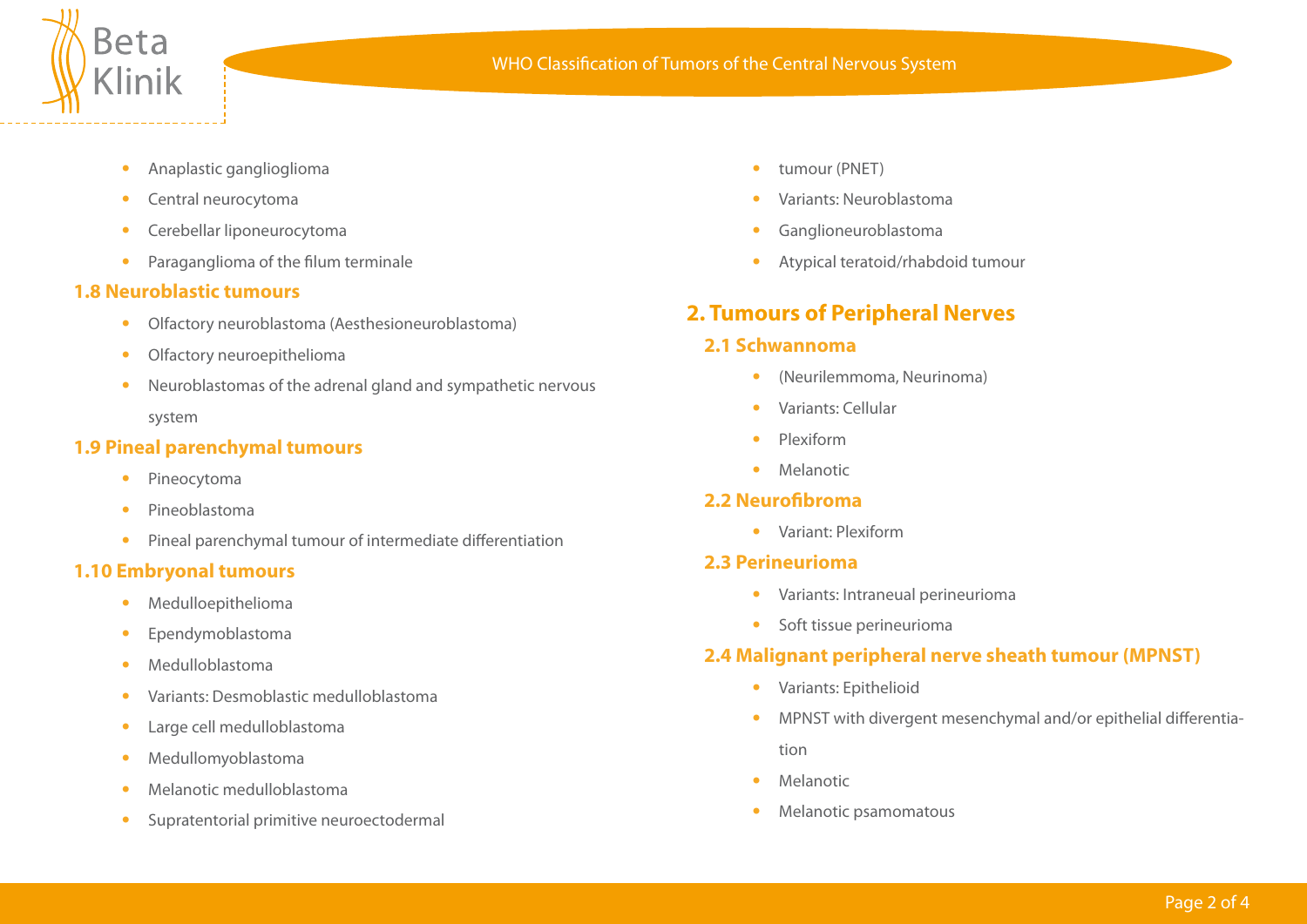

## **3. Tumours of Meninges**

## **3.1 Tumours of meningothelial cells**

- **•**  Meningioma
- **•**  Variants: Meningothelial
- **•**  Fibrous (fibroblastic)
- **•**  Transitional (mixed)
- **•**  Psammomatous
- **•**  Angiomatous
- **•**  Microcystic
- **•**  Secretory
- Lymphoplasmacyte-rich
- **•**  Metaplastic
- **•**  Clear cell
- **•**  Chordoid
- **•**  Atypical
- **•**  Papillary
- **•**  Rhabdoid
- **•**  Anaplastic

## **3.2 Mesenchymal, nonmeningothelial tumours**

- **•**  Lipoma
- **•**  Angiolipoma
- **•**  Hibernoma
- **•**  Liposarcoma (intracranial)
- **•**  Solitary fibrous tumour
- **•**  Fibrosarcoma
- **•**  Malignant fibrous histiocytoma
- **•**  Leiomyoma
- **•**  Leiomyosarcoma
- **•**  Rhabdomyosarcoma
- **•**  Chondroma
- **•**  Chondrosarcoma
- **•**  Osteoma
- **•**  Osteosarcoma
- **•**  Osteochondroma
- **•**  Haemangioma
- **•**  Epitheloid haemangioendothelioma
- **•**  Haemangiopericytoma
- **•**  Angiosarcoma
- **•**  Kaposi sarcoma

## **3.3 Primary melanocytic lesions**

- **•**  Diffuse melanocytosis
- **•**  Melanocytoma
- **•**  Malignant melanoma
- **•**  Meningeal melanomatosis